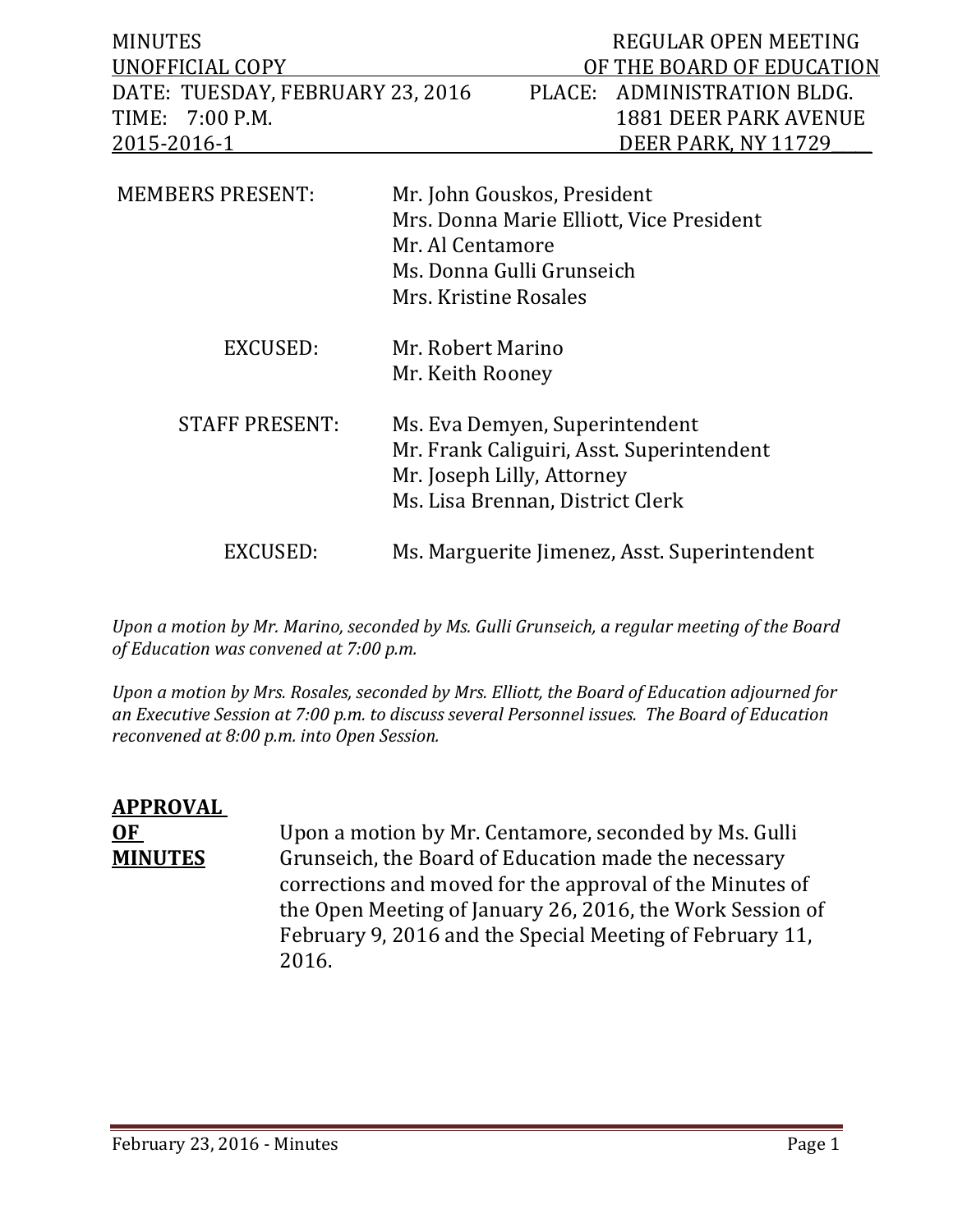## **PRESENTATION:**

*2016-17 Budget Statement was read by Ms. Demyen, Superintendent (attached in Minutes)*

**~~~**

## **NEW BUSINESS:**

| <b>DONATION</b>     |
|---------------------|
| OF 25               |
| <b>KEYBOARD</b>     |
| <b>&amp; STANDS</b> |
| <b>FROM FIVE</b>    |
| <b>TOWNS</b>        |
| <b>COLLEGE</b>      |

**& STANDS** *Upon a motion by Mrs. Elliott, seconded by Mrs. Rosales,* **FROM FIVE** *the Board of Education unanimously approved the following*  $Resolution:$ 

**RESOLVED**, that the Board of Education accept a donation from Dr. Barr, President of Five Towns College, of 25 keyboards and stands to be used for the lab at JFK.

# **DONATION SAMSON MIDI** *Resolution:* **CONTROLLERS**

**OF CLARINET** *Upon a motion by Ms. Gulli Grunseich, seconded by Mr. Centamore,* **AND TWO** *the Board of Education unanimously approved the following*

> **RESOLVED,** that the Board of Education accept a donation of a clarinet from Ms. Cathy Hyde, community member and two Samson graphite 49 USB controllers with stands from Mr. Ralph Fallarino, community member.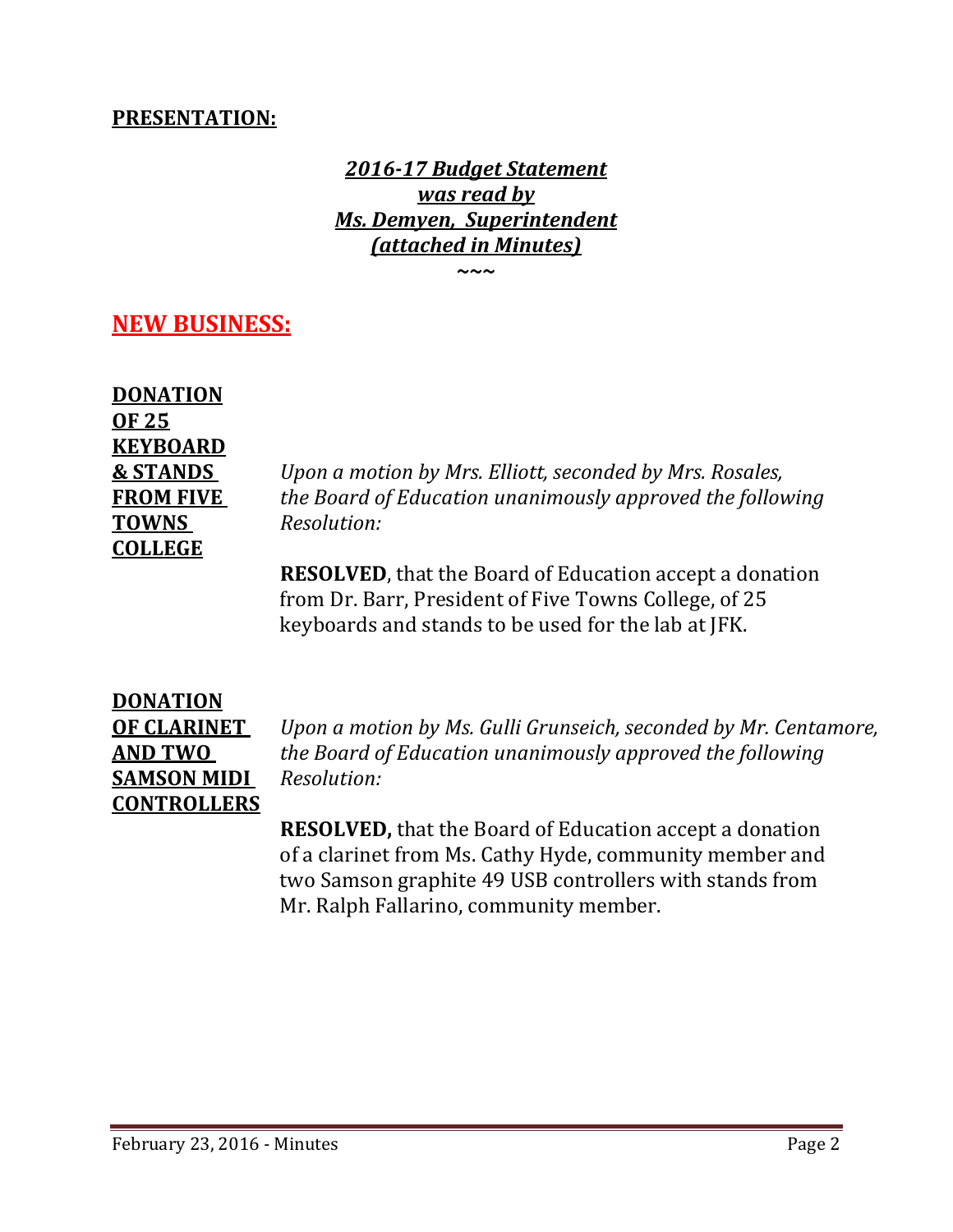**APPROVAL** *Upon a motion by Mrs. Elliott, seconded by Mrs. Rosales,* **OF** *the Board of Education unanimously approved the*  **SCHEDULES** *following schedules collectively:*

## **NON-INSTRUCTIONAL**

#### **SCHEDULE -- CS --CHANGE OF SALARY/ STATUS (Non-Instructional)**

#### **William Fitzgerald**

Deer Park High School<br>Position: Night C Night Custodian Salary/Step:<br>Effective  $2/4/2016$ REMOVE: Night Man In Charge Stipend of \$300/yr due to prior building transfer

#### **Brian Hession**

Memorial<br>Position: Network & Systems Specialist I<br>\$74,638 Salary/Step:<br>Effective  $2/1/2016$ \$900 salary increase due to Civil Service title change

#### **SCHEDULE -- NN --APPOINTMENTS (Non-Instructional)**

#### **Philip Russo**

Transportation<br>Position: Bus Driver<br>\$23.16/hour Salary/Step:<br>Effective  $2/10/2016$ 

#### **SCHEDULE -- NNPS --PER DIEM SUBSTITUTES (Non-Instructional)**

#### **Thomas Eser**

District Wide B & G Substitute<br>\$10.50/hour Salary/Step:<br>Effective  $2/10/2016$ 

#### **Ramon Vera**

District Wide B & G Substitute<br>\$10.50/hour Salary/Step: Effective 2/10/2016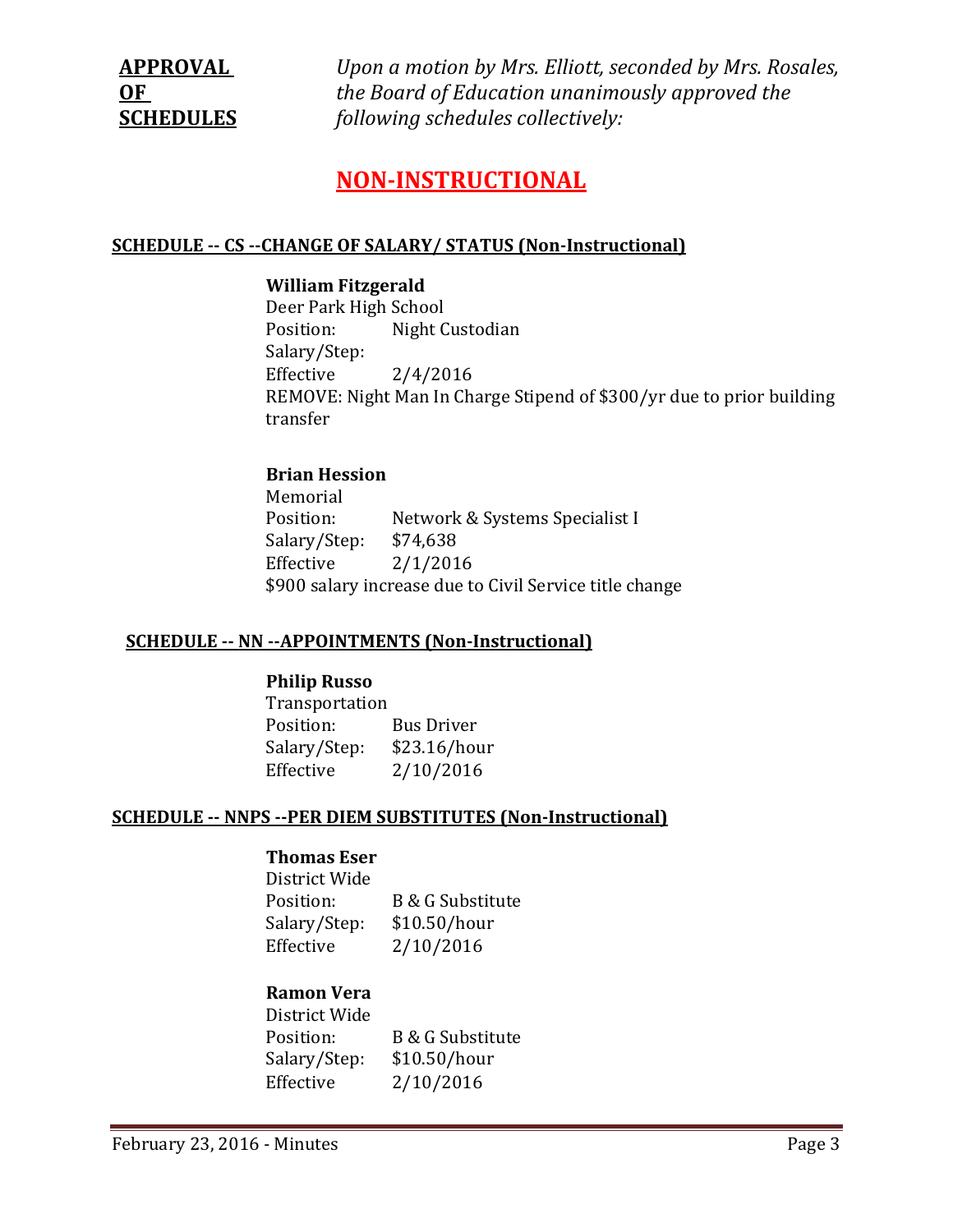#### **SCHEDULE -- OO --RESIGNATIONS / RETIREMENTS / REMOVALS / TERMINATIONS (Non-Instructional)**

#### **Cesar Allain**

Memorial<br>Position: Network & Systems Technician Salary/Step: Effective 2/10/2016 Resignation. No outstanding obligation to the district.

### **Rony Augustin**

Transportation<br>Position: **Bus Driver** Salary/Step: Effective 1/29/2016 Resignation. No outstanding obligation to the district.

#### **Charles Bowser**

Transportation<br>Position: **Bus Driver** Salary/Step:<br>Effective  $1/15/2016$ Resignation. No outstanding obligation to the district.

#### **Giovanni Cicciarella**

Deer Park High School<br>Position: Custodian Position: Salary/Step:<br>Effective  $8/1/2016$ Resignation for the purpose of RETIREMENT.

#### **Kirk Gostkowski**

Memorial<br>Position: Director of Facilities III Salary/Step:  $7/15/2016$ Resignation for the purpose of RETIREMENT.

## **Margie Russo**

District Office<br>Position: Sr. Account Clerk Typist Salary/Step: Effective 7/30/2016 Resignation for the purpose of RETIREMENT.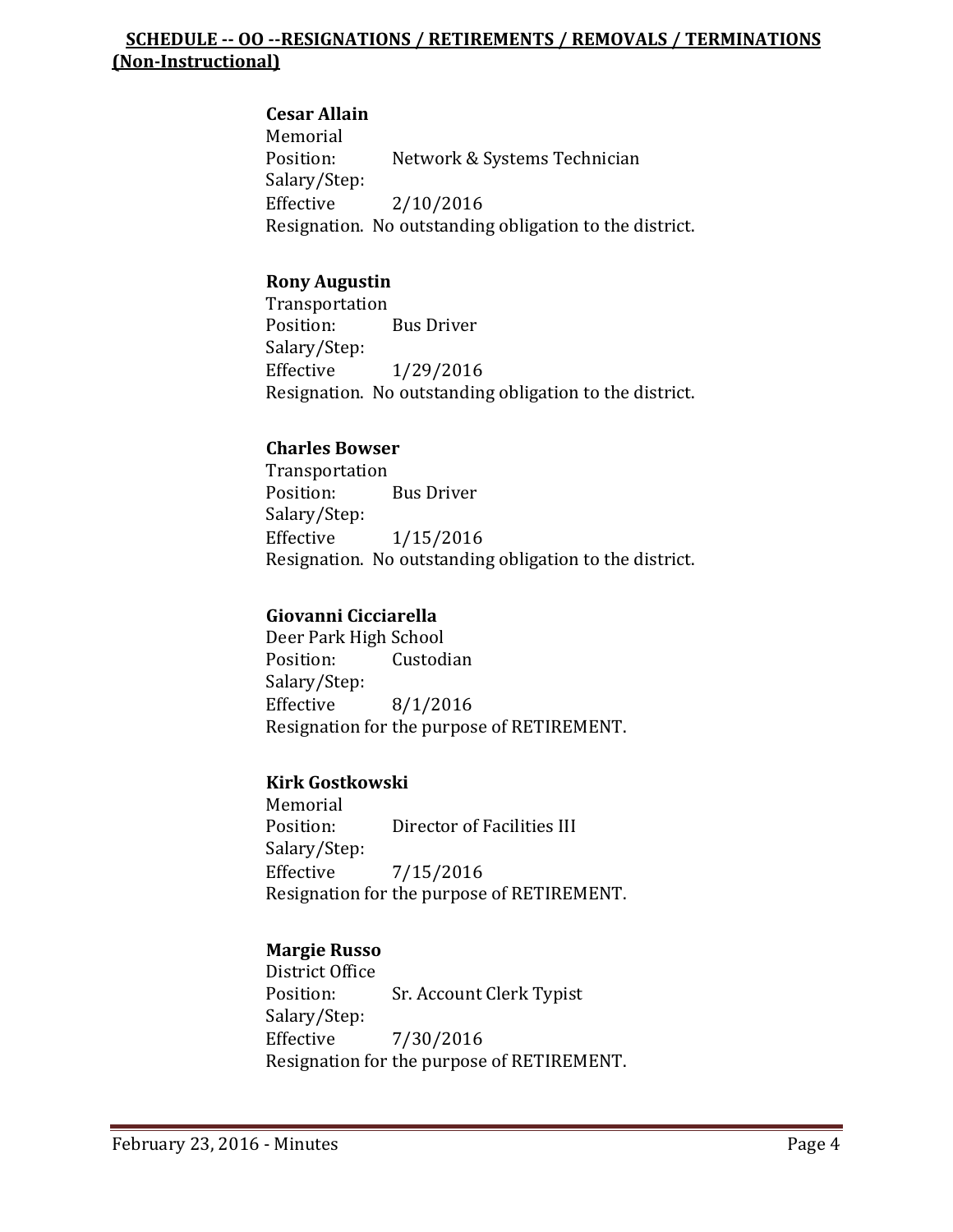#### **Marlene Yanover Downing**

District Office<br>Position: Prinicple Account Clerk Salary/Step:<br>Effective Effective 1/31/2017 Resignation for the purpose of RETIREMENT.

#### **SCHEDULE -- QQ --LEAVES OF ABSENCE (Non-Instructional)**

#### **Thomas Anatra**

Memorial<br>Position: Groundsman Salary/Step:<br>Effective Effective 1/28/2016 - 2/23/2016 Extension of Medical LOA (WC)

#### **Victoria Brennan**

Transportation<br>Position: Non-Instructional (Bus) Aide Salary/Step:<br>Effective  $2/22/2016 - 5/20/2016$ Unpaid LOA (FMLA)

### **Kathleen Coughlin-Buda**

St. Cyril Position: Nurse Salary/Step:<br>Effective Effective 1/30/2016 - 2/5/2016 Extension of Paid Medical LOA (FMLA)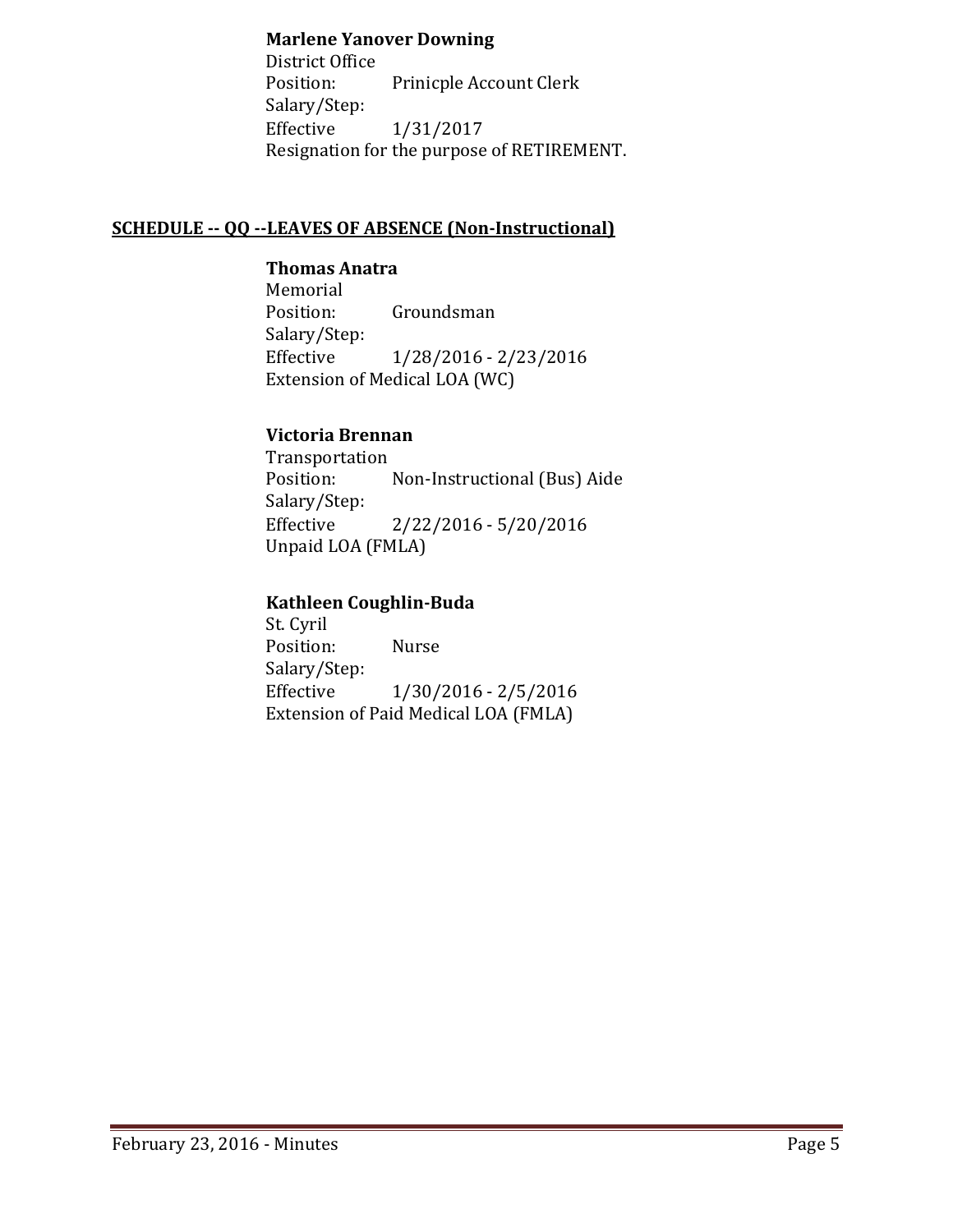## **INSTRUCTIONAL**

#### **SCHEDULE -- LR --LONG TERM SUBSTITUTE / LEAVE REPLACEMENT (LR) APPOINTMENTS (Instructional)**

#### **Maria Gomez**

Deer Park High School Position: Additional .8 Spanish Teacher<br>Salary/Step: \$61,524 MA/Step \$61,524 MA/Step 1 Effective 2/1/2016 - 3/4/2016 (L/R for H. Nola) Salary prorated at \$4,921.92

#### **Vincent Loscalzo**

John F Kennedy Intermediate School<br>Position: Leave Replacement ( Position: Leave Replacement (LTS) Elementary Teacher<br>Salary/Step: \$61,524 MA/Step 1 Salary/Step: \$61,524 MA/Step 1<br>Effective 2/1/2016 - 2/23/2016  $2/1/2016 - 2/23/2016$ (Kokolakis) Salary prorated at \$3,691.44

#### **Dina Peragine**

Deer Park High School<br>Position: Additic Position: Additional .2 Spanish Teacher<br>Salary/Step: \$104,946 M.  $MA75/Step 20$ Effective 2/1/2016 - 3/4/2016 (L/R for H. Nola) Salary prorated at \$2,098.92

#### **Karyn Wrobel**

May Moore School<br>Position: Lea Position: Leave Replacement (LTS) Elementary Teacher<br>Salary/Step: \$61,524 MA/Step 1 \$61,524 MA/Step 1 Effective 2/1/2016 - 6/30/2016 (Lalli-Kraus) Salary prorated at \$30,762

#### **SCHEDULE -- N --PROBATIONARY TEACHER (Instructional)**

#### **Heather Ciurleo**

John F Kennedy Intermediate School<br>Position: Probationary Special Probationary Special Education Teacher Salary/Step:<br>Effective Effective 9/1/2014 - 8/31/2017 CHANGE OF TENURE DATE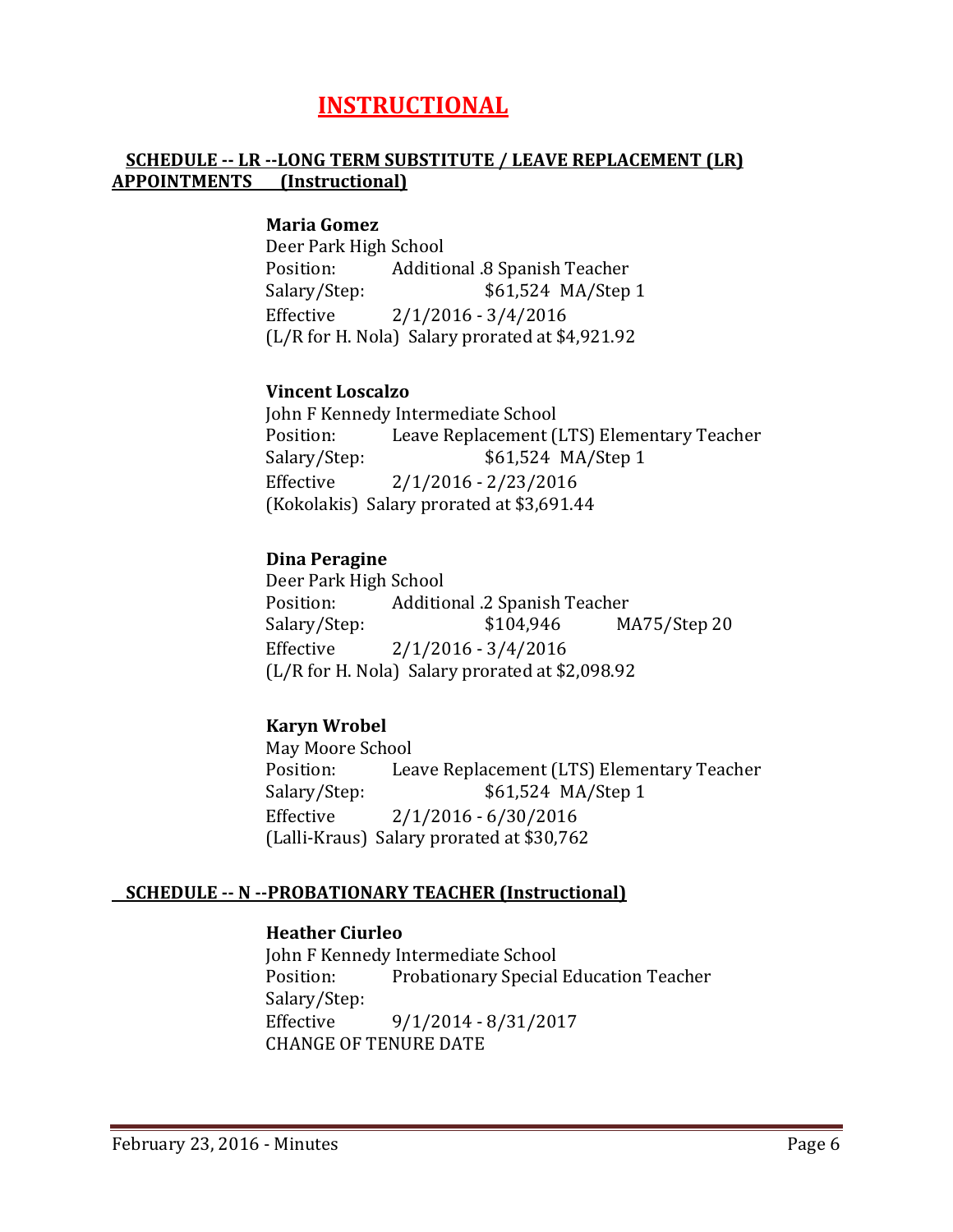#### **Ariel Miano**

Robert Frost Middle School Probationary Math Teacher Salary/Step:<br>Effective Effective 9/1/2014 - 8/31/2017 CHANGE OF TENURE DATE

#### **Francis Miata \***

Deer Park High School Position: Probationary Math Teacher<br>Salary/Step: \$61,524 MA/Ste \$61,524 MA/Step 1 Effective 2/1/2016 - 8/31/2019 Salary prorated at \$30,762

\*Except to the extent required by the applicable provisions of Education Law 2509, 2573, 3212 and 3014, in order to be granted tenure the classroom teacher or building administrator shall have received composite or overall annual professional performance review ratings pursuant to Education Law 3012-c and/or 3012-d of either effective or highly effective in at least three (3) of the four (4) preceding years and if the classroom teacher or administrator receives an ineffective composite or overall rating in the final year of the probationary period he or she shall not be eligible for tenure at that time.

#### **SCHEDULE -- NPS --PER DIEM SUBSTITUTES (Instructional)**

#### **Brittany DeMaio**

District Wide<br>Position: Position: Per-Diem Substitute Teacher/T.A.<br>Salary/Step: \$110/70 day Salary/Step: \$110/70 day<br>Effective 2/22/2016 Effective 2/22/2016 Certifications: Elementary & Students w/ Dis 1-6

#### **Krystle Whiffen**

District Wide<br>Position: Per-Diem Substitute Teacher/T.A.<br>\$110/70 day Salary/Step:<br>Effective  $6/1/2016$ Certifications: Math 7-12, Math 5-6

#### **SCHEDULE -- NS --PERMANENT SUBSTITUTES (Instructional)**

#### **Emily Sutch**

Deer Park High School<br>Position: Perma Permanent Substitute Teacher<br>\$125/day Salary/Step:<br>Effective  $2/2/2016 - 3/4/2016$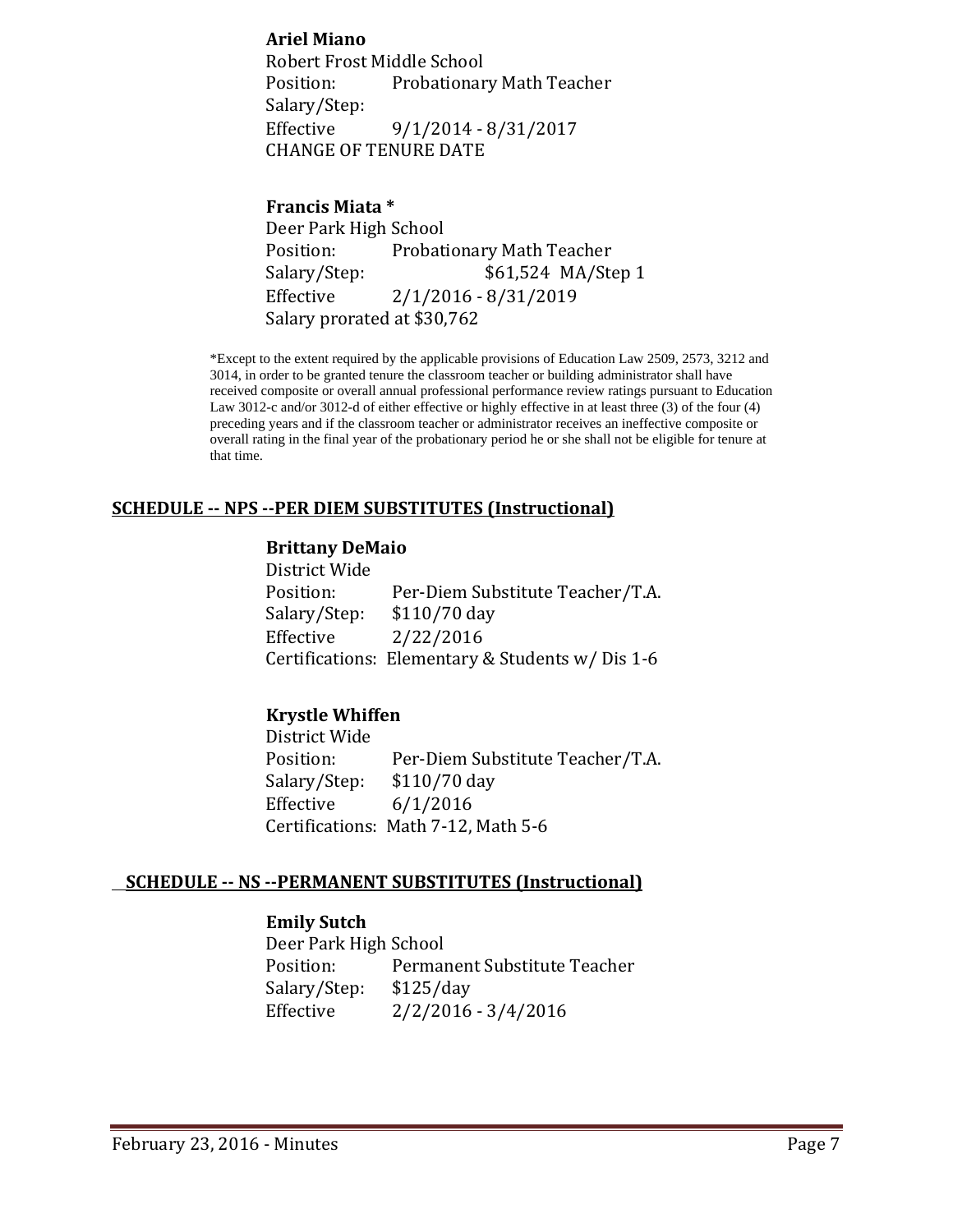#### **Krystle Whiffen**

Deer Park High School<br>Position: Permai Permanent Substitute Teacher<br>\$125/day Salary/Step:<br>Effective  $2/1/2016 - 5/31/2016$ 

#### **SCHEDULE -- O --RESIGNATIONS / RETIREMENTS / REMOVALS / TERMINATIONS (Instructional)**

#### **Lisa Aronoff**

John Quincy Adams School<br>Position: Speech Tea Speech Teacher Salary/Step:<br>Effective Effective 6/30/2016 Resignation for the purpose of RETIREMENT.

#### **James Astea**

Robert Frost Middle School<br>Position: Head Wrest Head Wrestling Coach Salary/Step:<br>Effective Effective 1/21/2016 Resignation. No outstanding obligation to the district.

#### **Sandra Bullock**

May Moore School<br>Position: Spe Special Education Teacher Salary/Step:<br>Effective  $6/30/2016$ Resignation for the purpose of RETIREMENT.

#### **Frank Caliguiri**

District Office<br>Position: Assistant Superintendent for PPS Salary/Step: Effective 6/30/2016 Resignation for the purpose of RETIREMENT.

#### **Sheryl Deacon**

Robert Frost Middle School Health Teacher Salary/Step:  $6/30/2016$ Resignation for the purpose of RETIREMENT.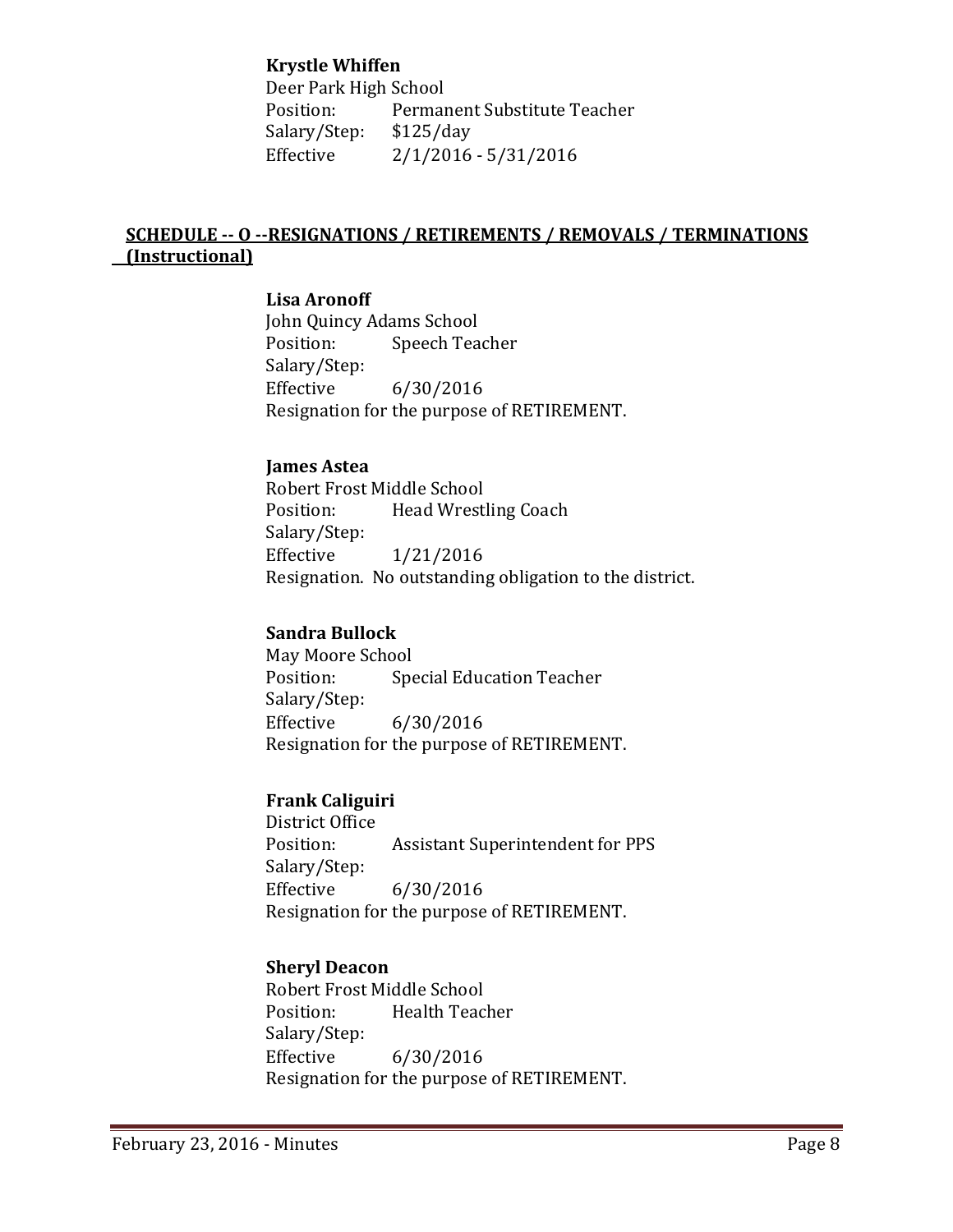#### **Carole DiPietrantonio**

Robert Frost Middle School<br>Position: Special Educ Special Education Teacher Salary/Step: Effective 6/30/2016 Resignation for the purpose of RETIREMENT.

#### **Meryl Fischer**

Deer Park High School<br>Position: Guidan **Guidance Counselor** Salary/Step:<br>Effective  $6/30/2016$ Resignation for the purpose of RETIREMENT.

#### **Christine Grossman**

John Quincy Adams School<br>Position: ESL Teache **ESL Teacher** Salary/Step:<br>Effective  $3/24/2016$ Resignation for the purpose of RETIREMENT.

#### **Dennis Maffei**

John F Kennedy Intermediate School<br>Position: Elementary Teacher **Elementary Teacher** Salary/Step: Effective 6/30/2016 Resignation for the purpose of RETIREMENT.

#### **Kellie Micillo**

Deer Park High School<br>Position: Permai Permanent/Per-Diem Substitute Teacher & T.A. Salary/Step:<br>Effective  $2/1/2016$ Resignation. No outstanding obligation to the district.

#### **Alice Pearl**

John Quincy Adams School<br>Position: Teaching A **Teaching Assistant** Salary/Step:<br>Effective  $6/30/2016$ Resignation for the purpose of RETIREMENT.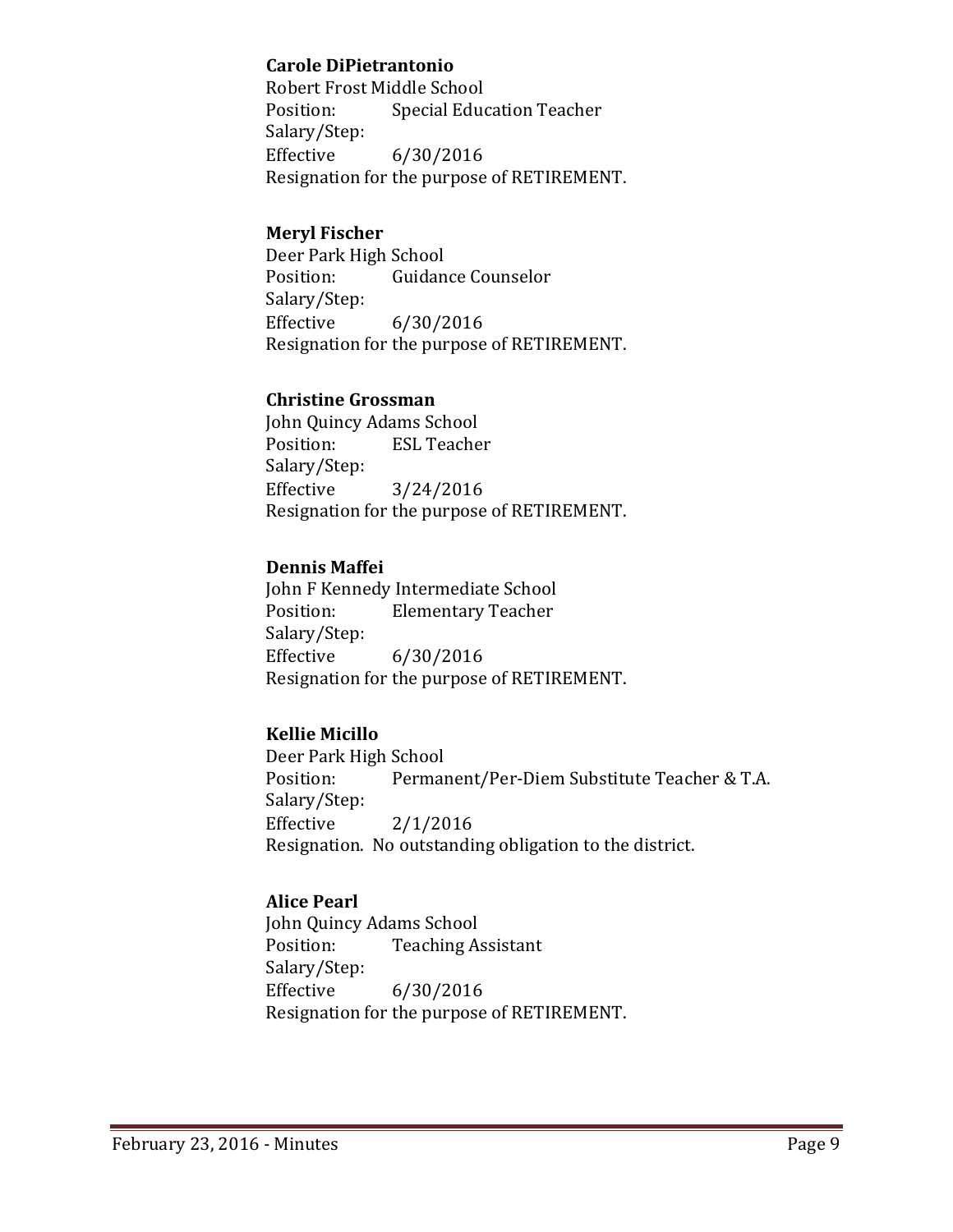#### **John Rafferty**

Deer Park High School<br>Position: Social S Social Studies Teacher Salary/Step:  $6/30/2016$ Resignation for the purpose of RETIREMENT.

#### **Anastasia Tzortzatos**

District Wide District Administrator of Technology Salary/Step: Effective 3/25/2016 Resignation. No outstanding obligation to the district.

#### **Janet Werner**

Deer Park High School<br>Position: Science Science Teacher Salary/Step:<br>Effective  $6/30/2016$ Resignation for the purpose of RETIREMENT.

#### **SCHEDULE -- Q --LEAVES OF ABSENCE (Instructional)**

#### **Jessica Canale**

Deer Park High School<br>Position: Science Science Teacher Salary/Step:<br>Effective Effective 2/13/2016 - 3/18/2016 Unpaid Remainder of FMLA

#### **Carole DiPietrantonio**

Robert Frost Middle School<br>Position: Special Educ Special Education Teacher Salary/Step: Effective 1/30/2016 - 2/17/2016 Paid Medical LOA (WC)

#### **Melissa Green**

Deer Park High School Science Teacher Salary/Step:<br>Effective  $4/26/2016 - 6/3/2016$ Paid Maternity LOA (FMLA)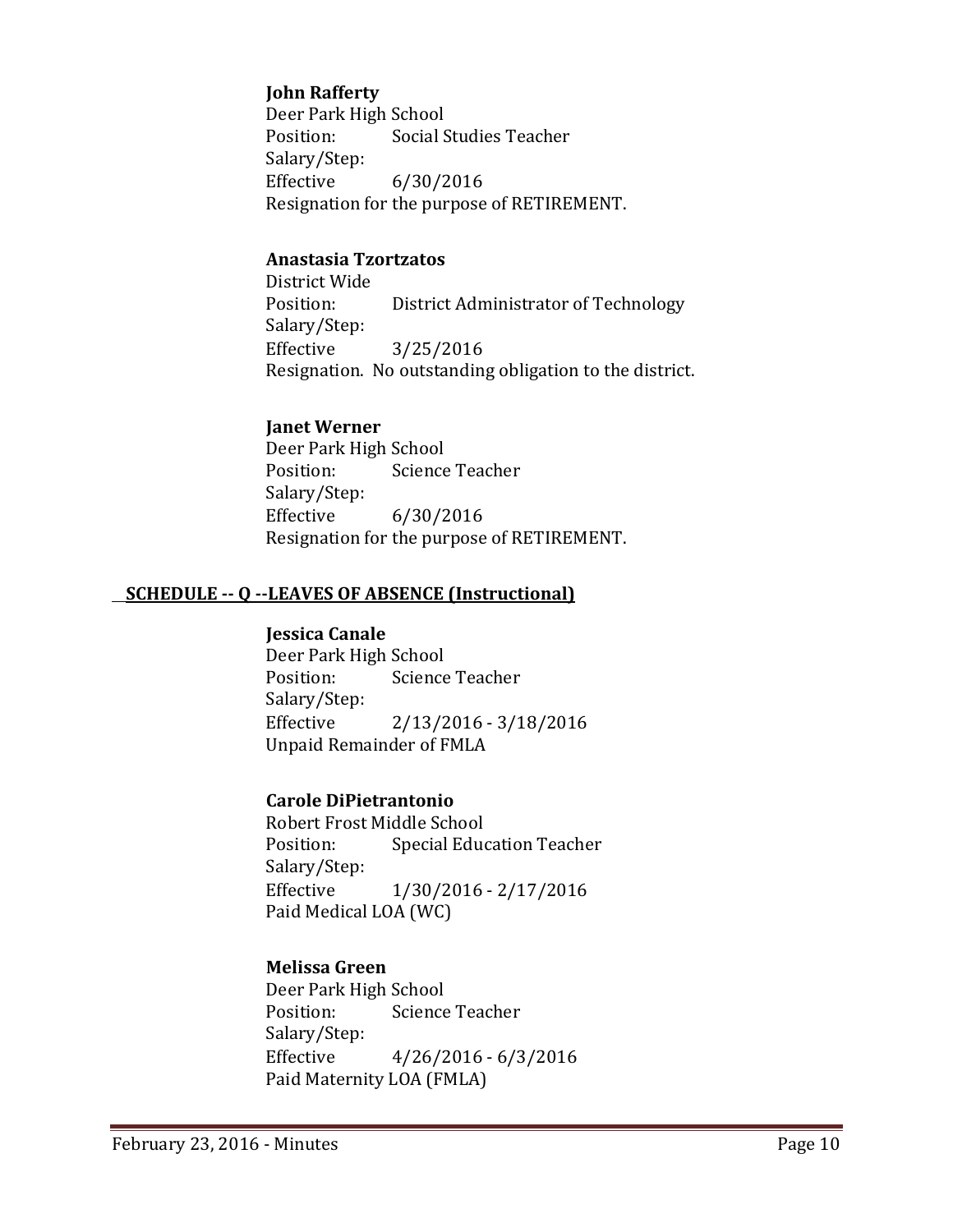#### **Lucille Guzzone**

John F Kennedy Intermediate School<br>Position: Flementary Teacher **Elementary Teacher** Salary/Step:  $2/13/2016 - 2/24/2016$ Extension of Paid Medical LOA (FMLA)

#### **Laurie Johnson**

Deer Park High School<br>Position: Teachi **Teaching Assistant** Salary/Step: Effective 2/2/2016 - 3/14/2016 Extension of Unpaid Medical LOA (FMLA)

#### **Kimberly Kokolakis**

John F Kennedy Intermediate School<br>Position: Elementary Teacher **Elementary Teacher** Salary/Step:<br>Effective Effective 1/30/2016 - 2/23/2016 Extension of Unpaid Medical LOA

#### **Christine Sokol**

Robert Frost Middle School<br>Position: Speech Teac Speech Teacher Salary/Step: Effective 2/26/2016 - 3/11/2016 Paid Medical LOA (FMLA)

#### **SCHEDULE -- TA --PROBATIONARY TEACHING ASSISTANT (Instructional)**

#### **Damian Walsh**

Deer Park High School<br>Position: Probati Probationary Teaching Assistant<br>\$28,041 Salary/Step:<br>Effective  $2/22/2016 - 2/21/2020$ Salary prorated at \$12,057.63

#### **Christina Wehmann**

Robert Frost Middle School Probationary Teaching Assistant<br>\$28,041 Salary/Step:<br>Effective  $2/22/2016 - 2/21/2020$ Salary prorated at \$12,057.63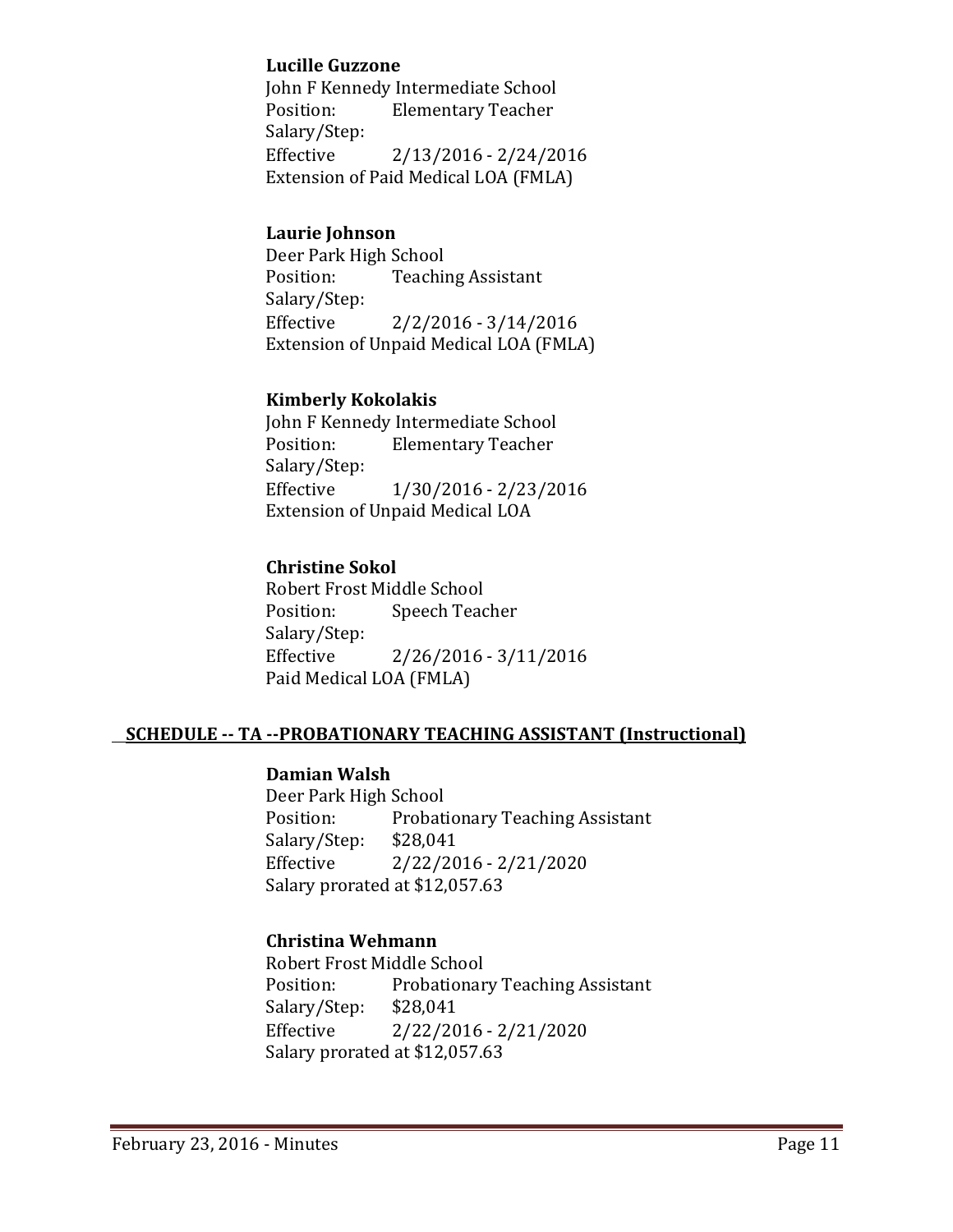#### **SCHEDULE -- TR --TRANSFERS (Instructional)**

#### **Melissa Frischeisen**

John F Kennedy Intermediate School<br>Position: Permanent Substitute Permanent Substitute Salary/Step:<br>Effective  $2/1/2016 - 2/26/2016$ Transfer from MM to JFK (to cover for L. Guzzone)

#### **Marie Racano**

Robert Frost Middle School<br>Position: Permanent : Permanent Substitute Teacher Salary/Step:  $2/1/2016 - 5/31/2016$ Transfer from HS to RF (due to building needs)

#### **SCHEDULE -- TTPA --TEMPORARY ASSIGNMENT (Instructional)**

#### **Christy Freire**

Robert Frost Middle School ENL Homework Helper<br>\$67.80/hour Salary/Step: Effective 1/27/2016 - 5/30/2016 Total of 20 hours (after school)

#### **Elisabeth Gleason**

Deer Park High School<br>Position: ENL Ho ENL Homework Helper<br>\$67.80/hour Salary/Step: Effective 1/26/2016 - 5/30/2016 Total of 20 hours (after school)

#### **Gregory Schollmeyer**

| Robert Frost Middle School |                             |                |  |  |
|----------------------------|-----------------------------|----------------|--|--|
| Position:                  | <b>Head Wrestling Coach</b> |                |  |  |
| Salary/Step:               | \$3,437.49                  | 7 Units/Step 3 |  |  |
| Effective                  | 1/25/2016 - 3/22/2016       |                |  |  |

#### **Kristen Wallace**

Deer Park High School<br>Position: ELA Re ELA Regents Review Teacher<br>\$67.80/hr Salary/Step: Effective 1/22/2016 Total of 1 hour (to cover for D. LaCova)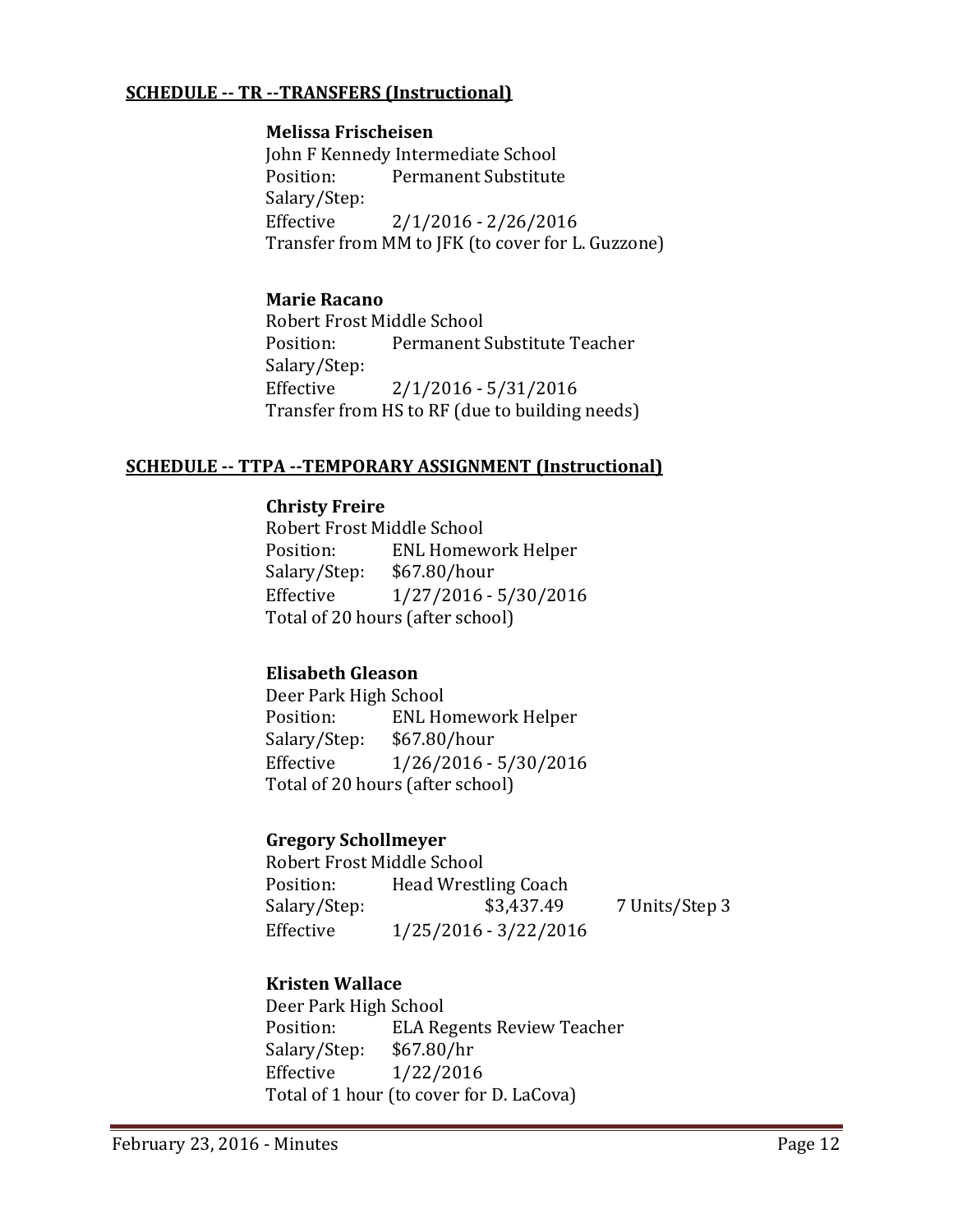## **SCHEDULE 16/BP-773 – SCHEDULES OF BILLS PAYABLE**

| General*        | # 22        | 1/31/2016 |
|-----------------|-------------|-----------|
| General*        | # 28        | 2/29/2016 |
| Federal*        | #16         | 2/29/2016 |
| Capital*        | # 10        | 2/29/2016 |
| School Lunch*   | # 14        | 1/31/2016 |
| Trust & Agency* | #7          | 1/31/2016 |
| <b>WORKERS'</b> | Daily Check |           |
| COMP.*          | Register    | 1/25/2016 |
| <b>WORKERS'</b> | Daily Check |           |
| COMP.*          | Register    | 1/26/2016 |
| <b>WORKERS'</b> | Daily Check |           |
| COMP.*          | Register    | 2/1/2016  |
| <b>WORKERS'</b> | Daily Check |           |
| COMP.*          | Register    | 2/1/2016  |
|                 |             |           |

#### **SCHEDULE 16-E-394 - EXPLANATION OF BUDGETARY TRANSFER** #T13

### **SCHEDULE 16-F-286 & 287 - CONTRACT REPORTS**

#### **SCHEDULE 2-H-16 – HOME TEACHING (regular & S/E)**  (confidential)

#### **SCHEDULE 2-S-16 – SPECIAL TRANSPORTATION**  (confidential)

### **SCHEDULE 2-SE-16 - COMMITTEE RECOMMENDATIONS** (confidential)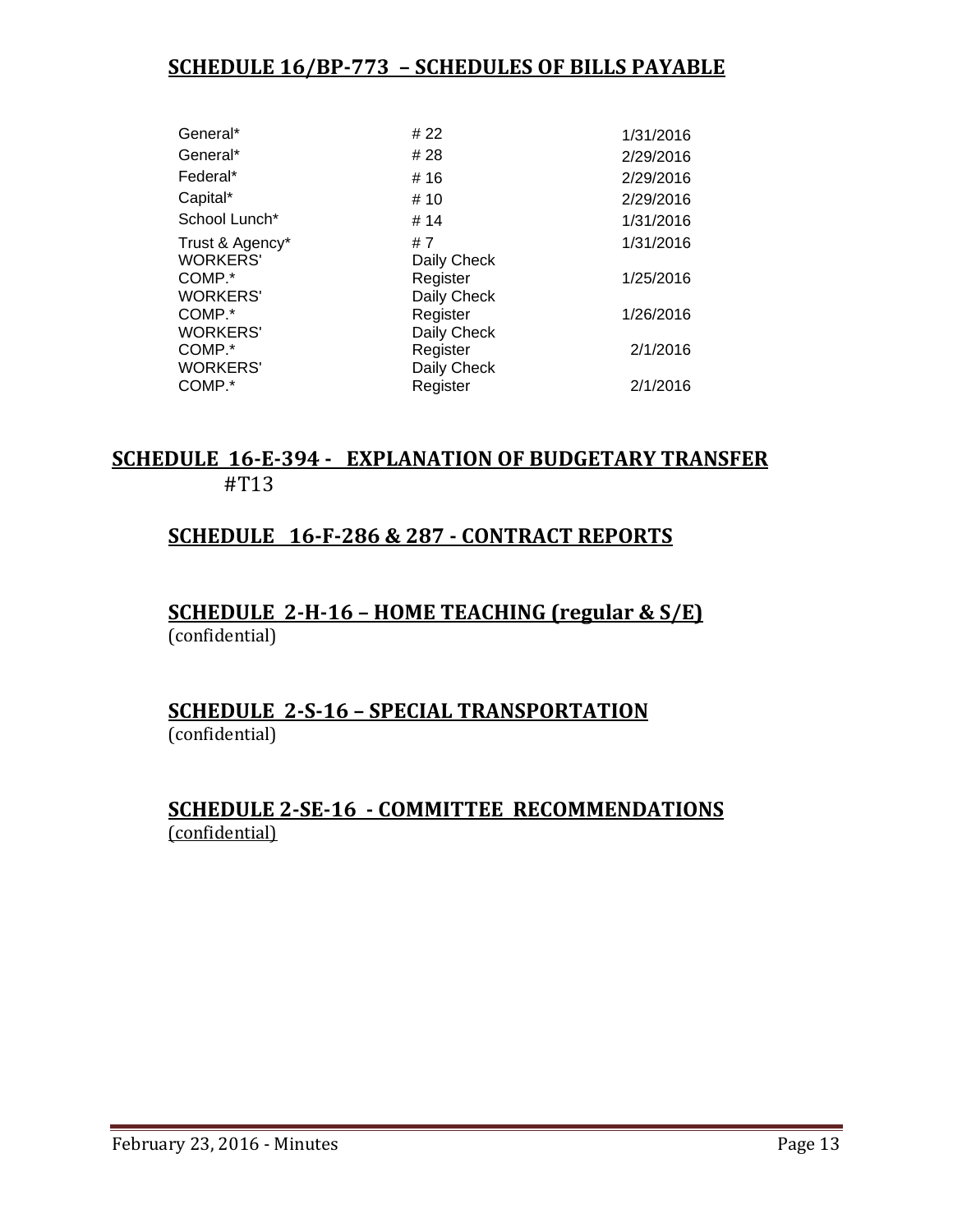## **RECEIPT** *Upon a motion by Ms. Gulli Grunseich, seconded by* **OF** *Mr. Centamore*, *the Board of Education unanimously*   $s$  *approved the following receipt of schedules collectively:*

## **SCHEDULE 16-A-441– TREASURERS REPORT**

| Statement of Revenues -       | <b>General Fund -</b><br>Federal Fund -<br>School Lunch Fund | July/January<br>July/January<br>July/January |
|-------------------------------|--------------------------------------------------------------|----------------------------------------------|
| <b>Treasurer's Report</b>     | January                                                      |                                              |
| Cash Flow -                   | July/January                                                 |                                              |
| <b>Claims Audit</b><br>Report | January 1, 2016 - January 31, 2016                           |                                              |

## **SCHEDULE 16-B-771 - APPROPRIATION BUDGET STATUS REPORT**

| <b>Appropriation Budget Status Report</b> | General Fund -<br>Capital Fund (Regular/Bond) -<br>School Lunch Fund<br>Federal Fund -                                                                                                                                              | January<br>January<br>January<br>January |
|-------------------------------------------|-------------------------------------------------------------------------------------------------------------------------------------------------------------------------------------------------------------------------------------|------------------------------------------|
| Extra-Classroom Activities Funds          | High School -<br>Robert Frost -                                                                                                                                                                                                     | January<br>January                       |
| <b>Trial Balance</b><br>July/January      | General Fund<br>Workers' Comp. &<br>Unemployment<br><b>Federal Fund</b><br><b>Capital Projects</b><br>Capital Energy Cons. Proj.<br>Trust & Agency<br><b>Private Purpose Trust</b><br><b>Flexible Benefits</b><br>School Lunch Fund |                                          |